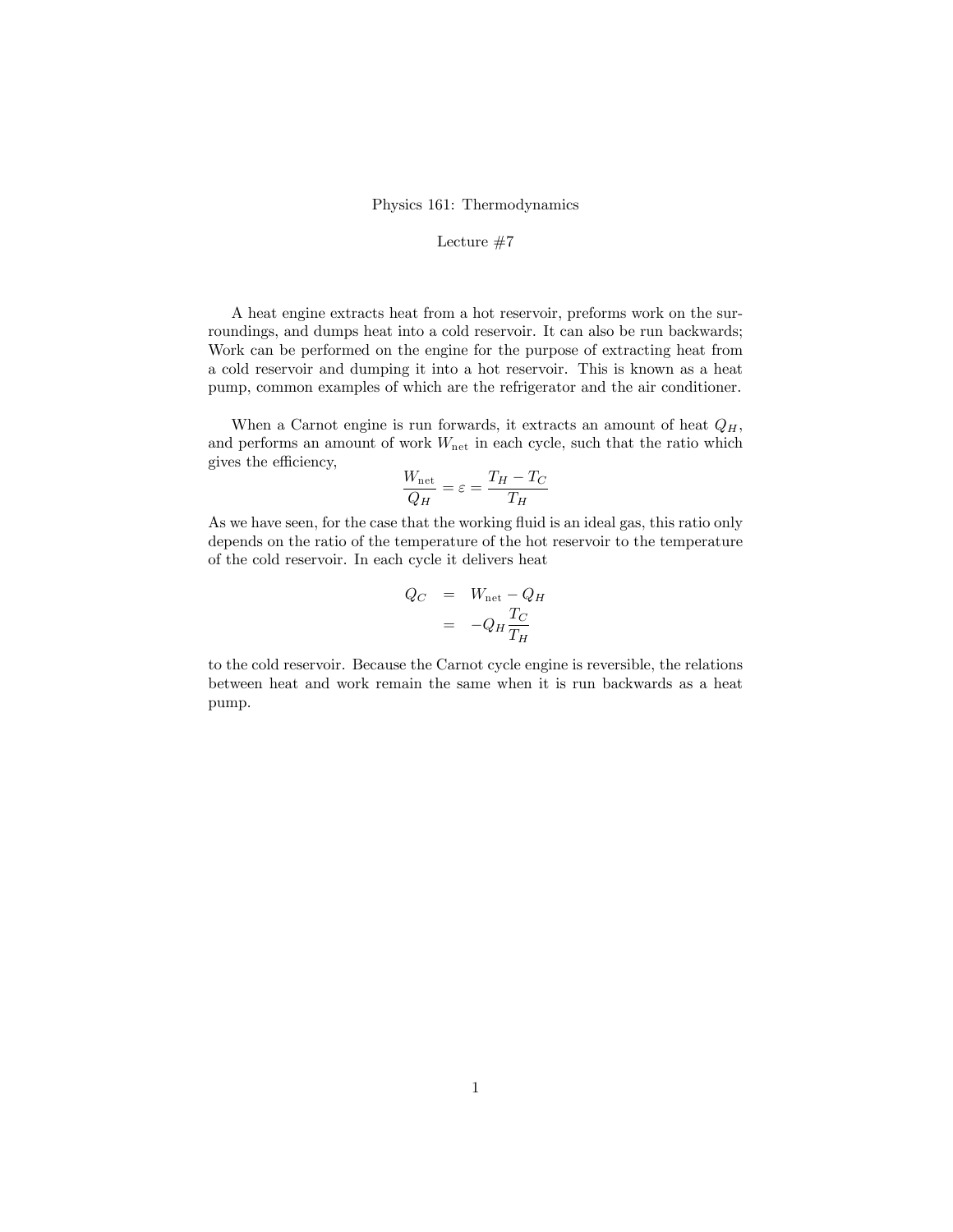

Example 1:

Suppose that the outdoors temperature is -5 C, and the temperature inside your house is 25 C. How much electrical work would be required to supply 1000 kJ of heat to the inside of a house using a Carnot heat pump (operating with an ideal gas)?

The coefficient of performance of a heat pump

$$
K = \frac{(-Q_H)}{(-W_{\text{net}})}
$$

is the ratio of the output energy to the energy you must input to run the machine. In this case, the output energy is the heat delivered to the building by the system,  $-Q_H$ , and the input energy is the work which must be performed on the system,  $-W_{\text{net}}$ . This ratio is just the reciprocal of the efficiency of the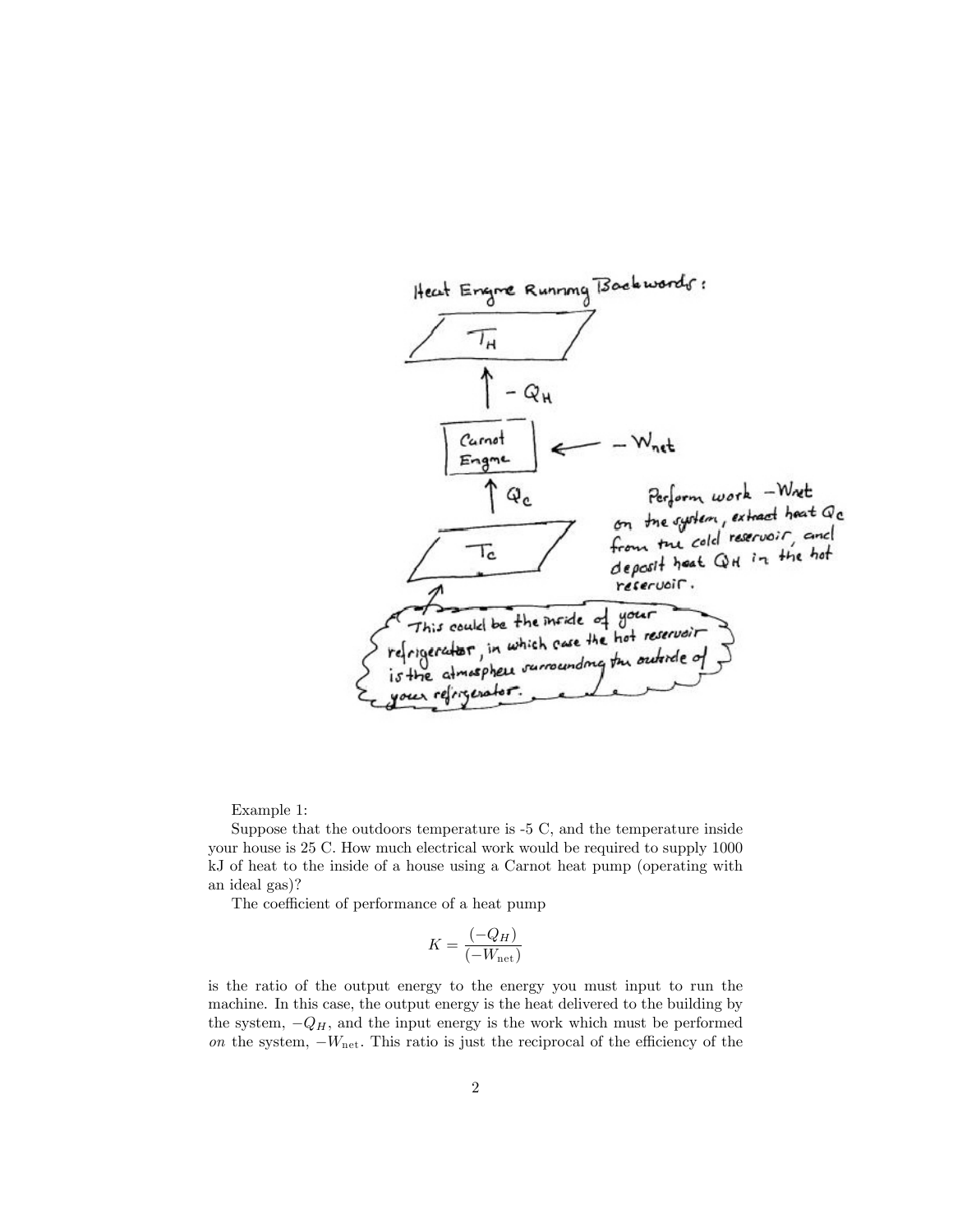Carnot cycle,

$$
\frac{Q_H}{W_{\text{net}}} = \frac{1}{\varepsilon}.
$$

Therefore, for the case in which the ideal gas is the working fluid, we have

$$
K = \frac{T_H}{T_H - T_C}
$$
  
=  $\frac{298 \text{ K}}{298 \text{ K} - 268 \text{ K}}$   
= 9.93

Consequently,

$$
(-W_{\text{net}})
$$
 =  $\frac{(-Q_H)}{9.93}$   
 =  $\frac{1000 \text{ kJ}}{9.93}$   
 = 101 kJ

Only 100 kJ of work is required to deliver 1000 kJ of heat to the inside of the house! You can see by inspection that the ratio of the heat delivered to the work performed becomes better as the difference  $T_H - T_C$  becomes smaller. Heat pumps are cost efficient in southern regions of the US, where the winter temperatures do not fall too much below the desired indoor temperature. They are rather common in homes Pheonix, for example, with an estimated savings on winter heating costs of approximately 30% over heating by burning natural gas<sup>\*</sup>. Moreover, in the summer months, the same unit running backwards becomes the air conditioner - so the same piece of equipment is used for both heating and cooling. In contrast, the vast majority of homes in Albuquerque burn natural gas for winter heat, and we use a separate AC unit, or a swamp cooler for the summer months. Indeed, heat pumps are surprisingly rare in Albuquerque sold as novelty items for those who can afford to "go green". There is a simple explanation for this; the price of natural gas in Albuquerque is 30% lower than the price in Phoenix, while electrical rates for the two cities are about the same - 11 cents/kWh. The 30% discrepancy in natural gas prices has been consistent for at least the past two decades.

\*https://swenergy.org/pubs/benefits-of-heat-pumps-for-homes-in-the-southwest full-report

The Second Law of Thermodynamics

There is no process possible whose sole result is to transfer heat from a cold body to a hot body- Rudolph Clausius (1850)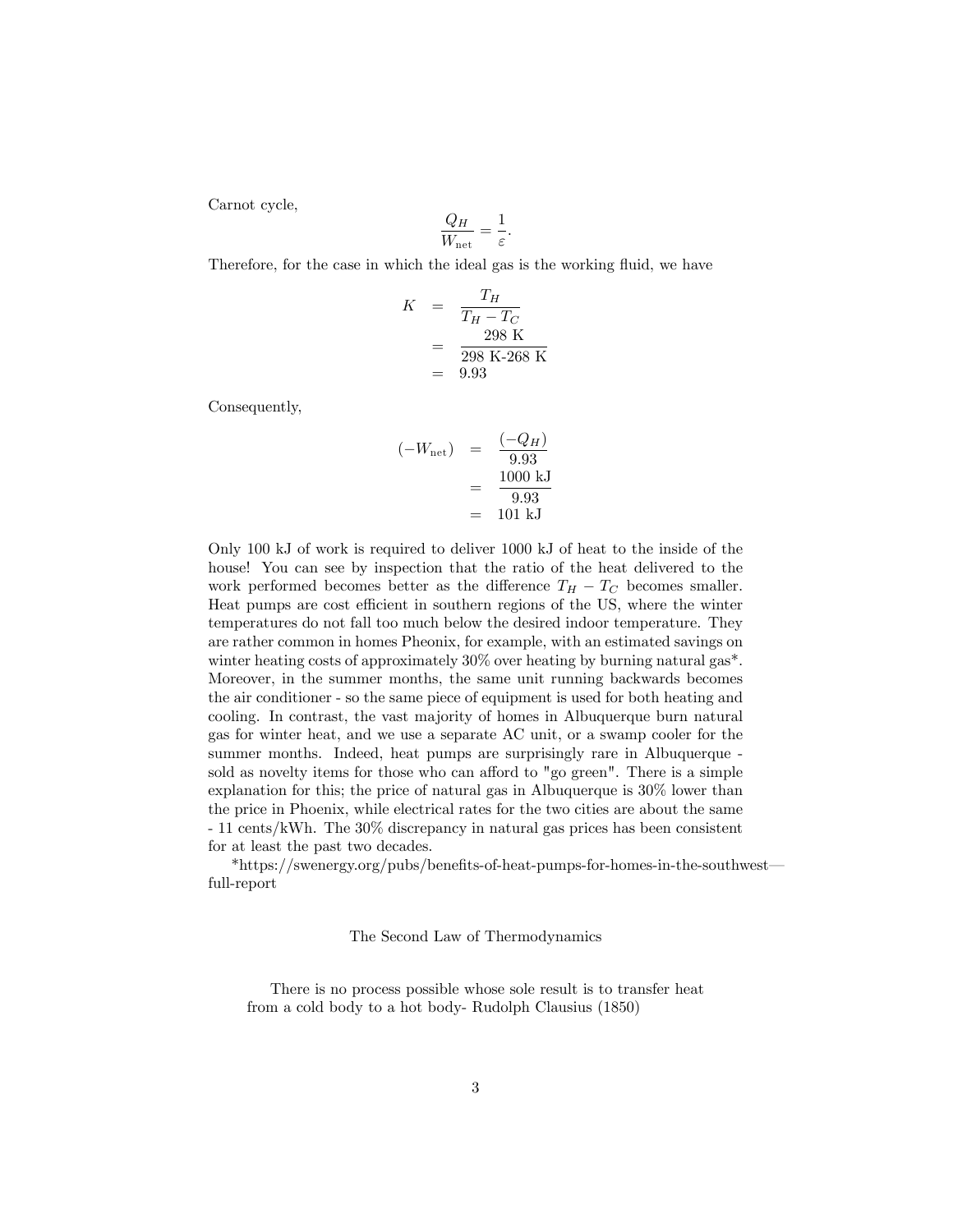The second law is an assertion of the fact of experience that heat flows spontaneously from a hot body to a cold body, but it does not flow spontaneously from a cold body to a hot body. It has implications for the Carnot cycle:

1) "All Carnot engines have the same efficiency, regardless of the working fluid."

$$
\varepsilon = \frac{T_H - T_C}{T_H};
$$
 any fluid, Carnot cycle

To prove this, we imagine a composite engine where we use the ideal gas Carnot engine to drive a second Carnot engine backwards. The second Carnot engine uses some non-ideal gas, a  $m$ ystery fluid. The engines operate between the same two reservoirs.



The work delivered by the ideal gas Carnot engine to the mystery fluid Carnot heat pump is

$$
W_{\text{net (ideal gas)}} = \varepsilon_{\text{ideal gas}} \times Q_H \text{ (ideal gas)}
$$

The heat delivered by the mystery fluid Carnot heat pump to the hot reservoir is

$$
-Q_{H\,\rm (mystery)}=W_{\rm net\,\,(ideal\,\,gas)}\times\frac{1}{\varepsilon_{\rm mystery}}
$$

Combining these two equations, we have

$$
-Q_{H \text{ (mystery)}} = \frac{\varepsilon_{\text{ideal gas}}}{\varepsilon_{\text{mystery}}} \times Q_{H \text{ (ideal gas)}}
$$

If  $\varepsilon_{\text{mystery}} < \varepsilon_{\text{ideal gas}}$ , then the composite engine dumps more heat into the hot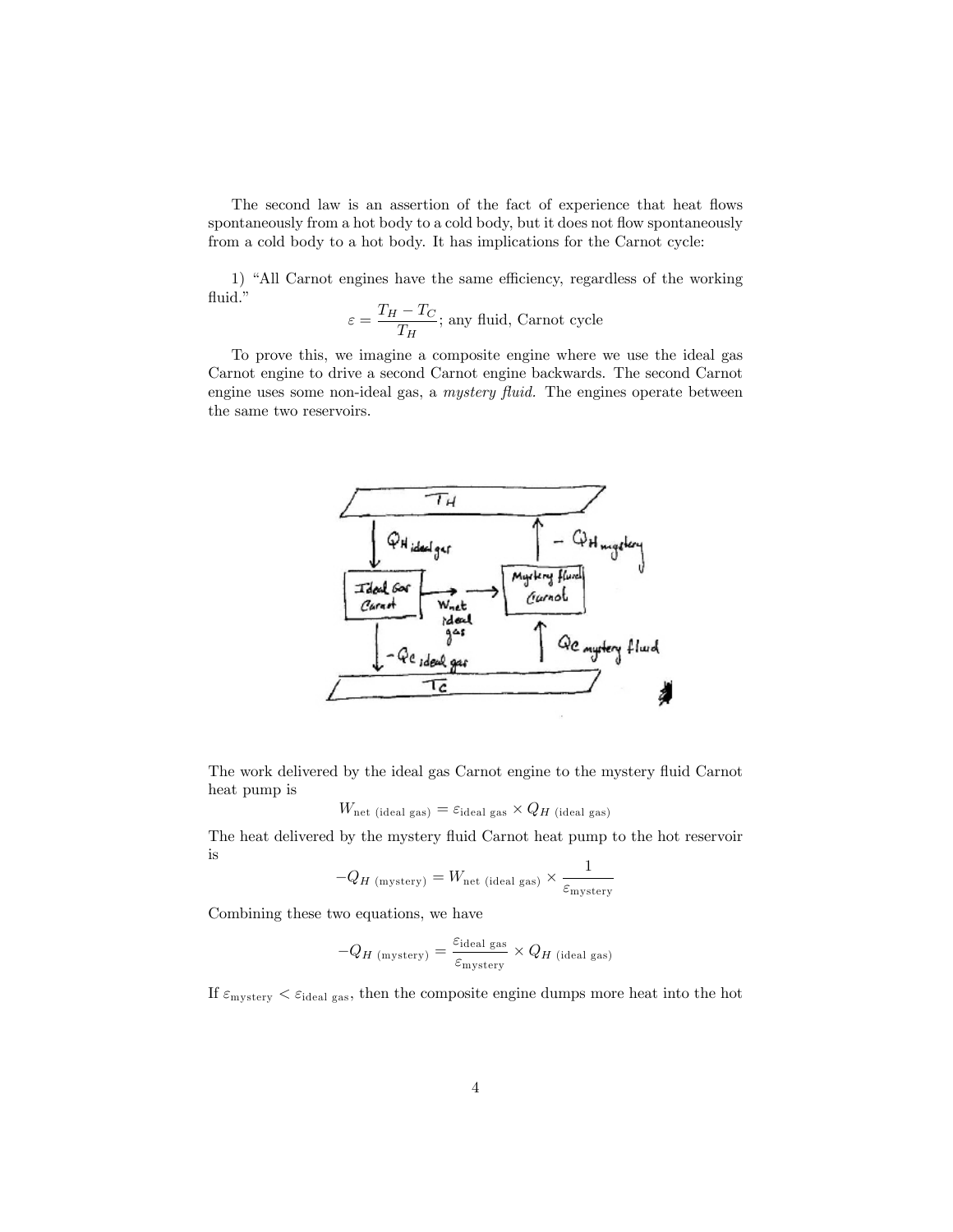reservoir than it takes out.

$$
-Q_{H \text{ (net)}} = -Q_{H \text{ (mystery)}} - Q_{H \text{ (ideal gas)}}
$$
  
= 
$$
\left(\frac{\varepsilon_{\text{ideal gas}}}{\varepsilon_{\text{mystery}}} - 1\right) Q_{H \text{ (ideal gas)}}
$$
  
> 0

In such a case, the sole effect of the composite engine is to transfer heat from the cold reservoir to the hot reservoir, which violates the second law.

On the other hand, suppose that  $\varepsilon_{\text{mystery}} > \varepsilon_{\text{ideal gas}}$ . In such a case, by running the mystery engine forward and the ideal gas engine backward, we again come to the conclusion that the second law is violated; Heat is transferred from the cold reservoir to the hot reservoir, and no external work need be performed.

2) "All reversible engines have the same efficiency as a Carnot engine."

Notice that, in our proof of (1) above, we never demanded that our engines be Carnot engines. All that we required is that they be reversible, in the sense that the ratio of heat to work remains the same whether they be run forward or backwards. It follows that

$$
\varepsilon = \frac{T_H - T_C}{T_H}
$$

for all reversible heat engines operating between two reservoirs.

At first glance, a Carnot cycle is the only cycle we can imagine that will allow an engine to operate between two reservoirs reversibly. But there are some clever mechanisms for allowing other cycles to approach the reversible limit. For example, for the Stirling cycle, one can attach a heat recuperator which takes the heat given off in the isochoric cooling stage and transfers it to the isochoric heating stage. In such a case, the only heat exchanged with the reservoirs takes place during the isothermal expansion and compression stages. If carried out reversibly, the Stirling cycle efficiency with heat recuperators must then be the same as the Carnot cycle efficiency.

3) "No heat engine is more efficient than a reversible heat engine" - Carnot's theorem.

What this means is that an engine operating irreversibly cannot have a higher efficiency than an engine operating reversibly. This is easy to understand. If an irreversible engine had a higher efficiency than a reversible engine, it would be possible to use the irreversible engine to drive the reversible engine backwards, such that the effect of the composite engine is to transfer heat to the hot reservoir from the cold reservoir spontaneously. According to the analysis from (1) above, we would have

$$
-Q_{H \text{ (net)}} = -Q_{H \text{ (reversible)}} - Q_{H \text{ (irreversible)}}
$$
  
= 
$$
\left(\frac{\varepsilon_{\text{irreversible}}}{\varepsilon_{\text{reversible}}} - 1\right) Q_{H \text{ (irreversible)}}
$$
  
> 0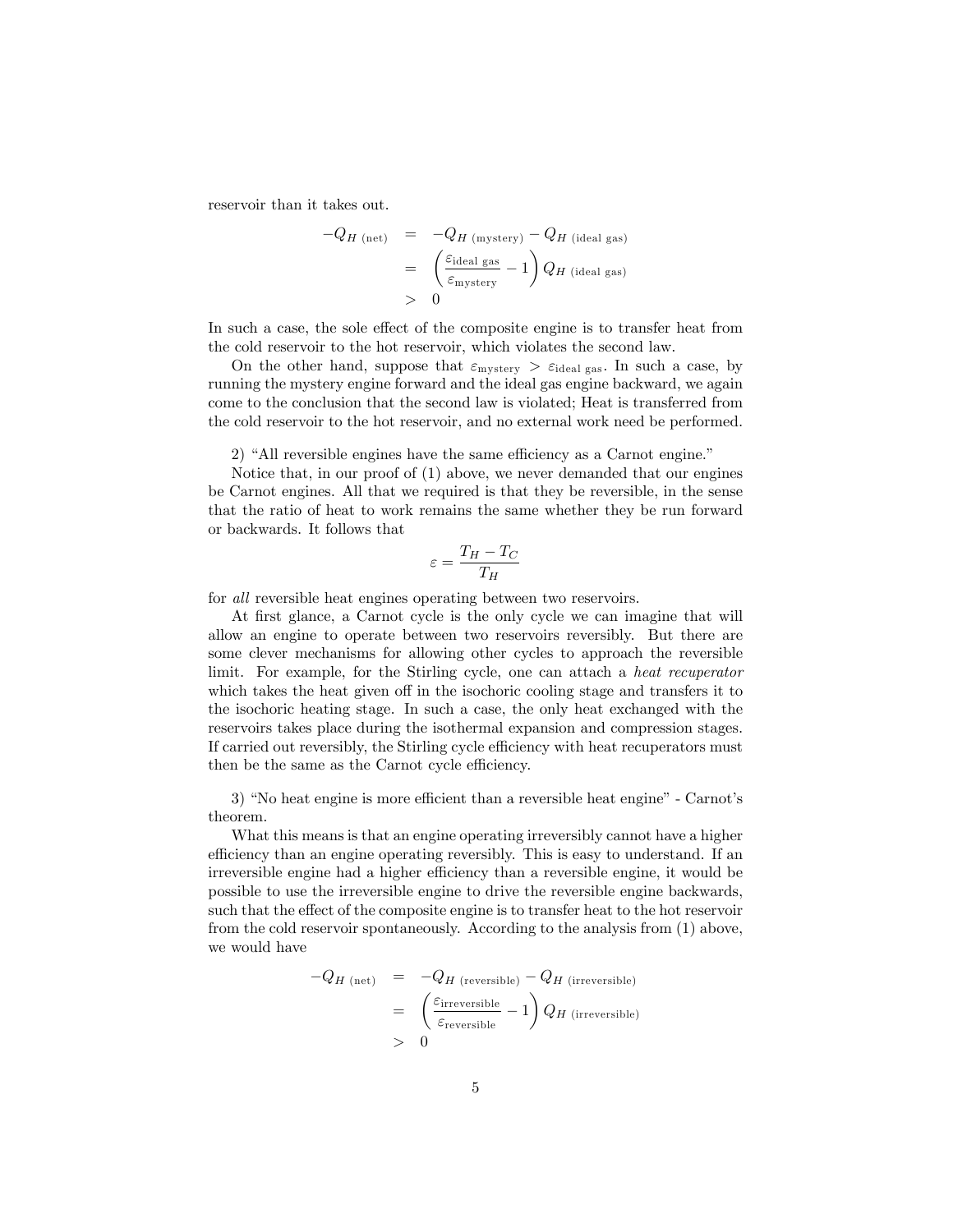which would violate the second law.

Consequently, we may conclude that

$$
\varepsilon_{\text{irreversible}} \leq \varepsilon_{\text{reversible}}.\tag{1}
$$

If the reversible engine is used to drive the irreversible engine backwards, then, following the same analysis, we find

$$
-Q_{H\text{ (net)}} = -Q_{H\text{ (irreversible)}} - Q_{H\text{ (reversible)}}
$$
  
=  $(\varepsilon_{\text{reversible}} K_{\text{irreversible}} - 1) Q_{H\text{ (reversible)}}.$ 

Here we have to be careful to write the coefficient of performance  $K_{\text{irreversible}}$  as though it were a separate variable (not necessarily equal to  $\varepsilon_{\text{irreversible}}^{-1}$ ) since, for an irreversible cycle, the ratio of heat to work need not be the same when the engine is driven forward as it is when it is driven backwards. In order to satisfy the second law, we require that  $Q_{H\text{ (net)}}$  be positive, and since  $Q_{H\text{ (reversible)}}$  is positive this means that

$$
\varepsilon_{\text{reversible}} K_{\text{irreversible}} - 1 \leq 0.
$$

Rearranging terms, we have

$$
K_{\text{irreversible}} \leq \frac{1}{\varepsilon_{\text{reversible}}}
$$
  

$$
K_{\text{irreversible}} \leq K_{\text{reversible}}
$$

In going from the next to the last line to the last line we have substituted  $K_{\text{reversible}} = \varepsilon_{\text{reversible}}^{-1}$  on the right hand side of the inequality.

In summary, we have proved two inequalities for irreversible engines:

$$
\begin{array}{lclcl} \varepsilon_{\text{irreversible}} & \leq & \varepsilon_{\text{reversible}} \\ K_{\text{irreversible}} & \leq & K_{\text{reversible}} \end{array}
$$

We can combine these as a chain of inequalities,

$$
\frac{1}{\varepsilon_{\text{irreversible}}} \geq \frac{1}{\varepsilon_{\text{reversible}}} \geq K_{\text{irreversible}}.
$$

In summary, based on Clausiusís statement of the second law, we can prove that an irreversible heat engine will have an efficiency that is less than or equal to the efficiency of a reversible heat engine, and we can prove that an irreversible heat pump will have a coefficient of performance that is less than or equal to the coefficient of performance of a reversible heat pump.

Thermodynamic Temperature Scale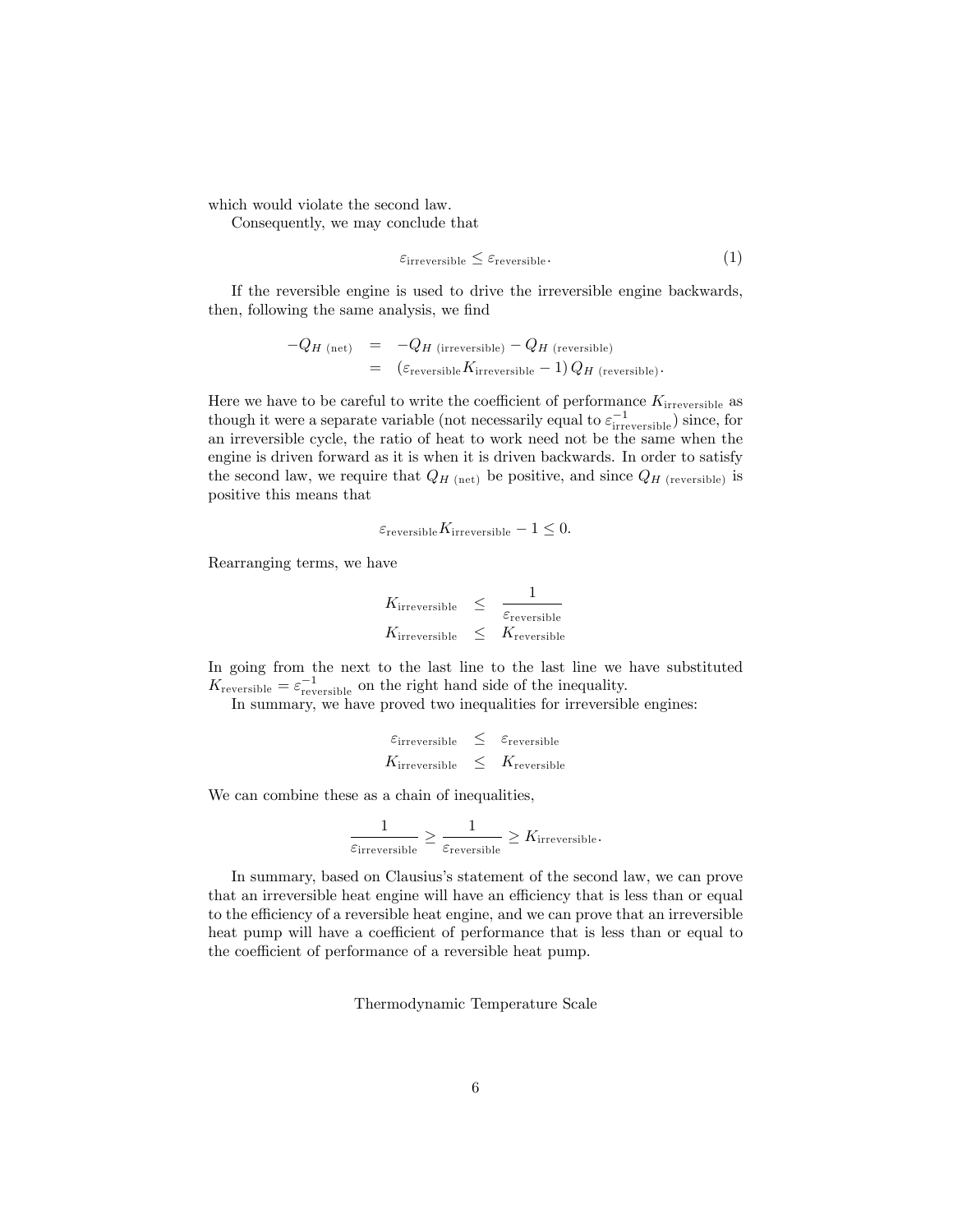We can use the universal efficiency of a reversible cycle to establish the definition of absolute temperature without having to make reference to the pressurevolume relation of an ideal gas. Since

$$
\varepsilon = 1 - \frac{T_C}{T_H} = 1 + \frac{Q_C}{Q_H}
$$

it follows that

$$
\frac{Q_C}{Q_H}=-\frac{T_C}{T_H}
$$

The ratio of the heats in the Carnot cycle is the same as the ratio of the temperatures in Kelvin. Thus, if we choose a reference temperature for a particular reservoir, say 273.16 K = T for  $H_2O$  at the triple point, then the temperature of all other reservoirs can be found by operating a Carnot engine between them and our triple point reservoir. In this way we give a meaning to absolute temperature that does not require the existence of an ideal gas (remember that the second law requres that a Carnot engine has the same efficiency regardless of the working fluid).

## A New State Function: Entropy (S)

Note that the relation

$$
1 - \frac{T_C}{T_H} = 1 + \frac{Q_C}{Q_H}
$$

implies that

$$
\frac{Q_C}{T_C} + \frac{Q_H}{T_H} = 0
$$
; two reservoirs, reversible cycle

There are many reversible cycles (closed paths on a PV diagram) that can not be described in terms of a heat engine operating between just two heat reservoirs. Nevertheless, their efficiency can be calculated by considering an infinite sequence of reversible isotherms and reversible adiabats, where along each isotherm the system is in contact with a different heat reservoir.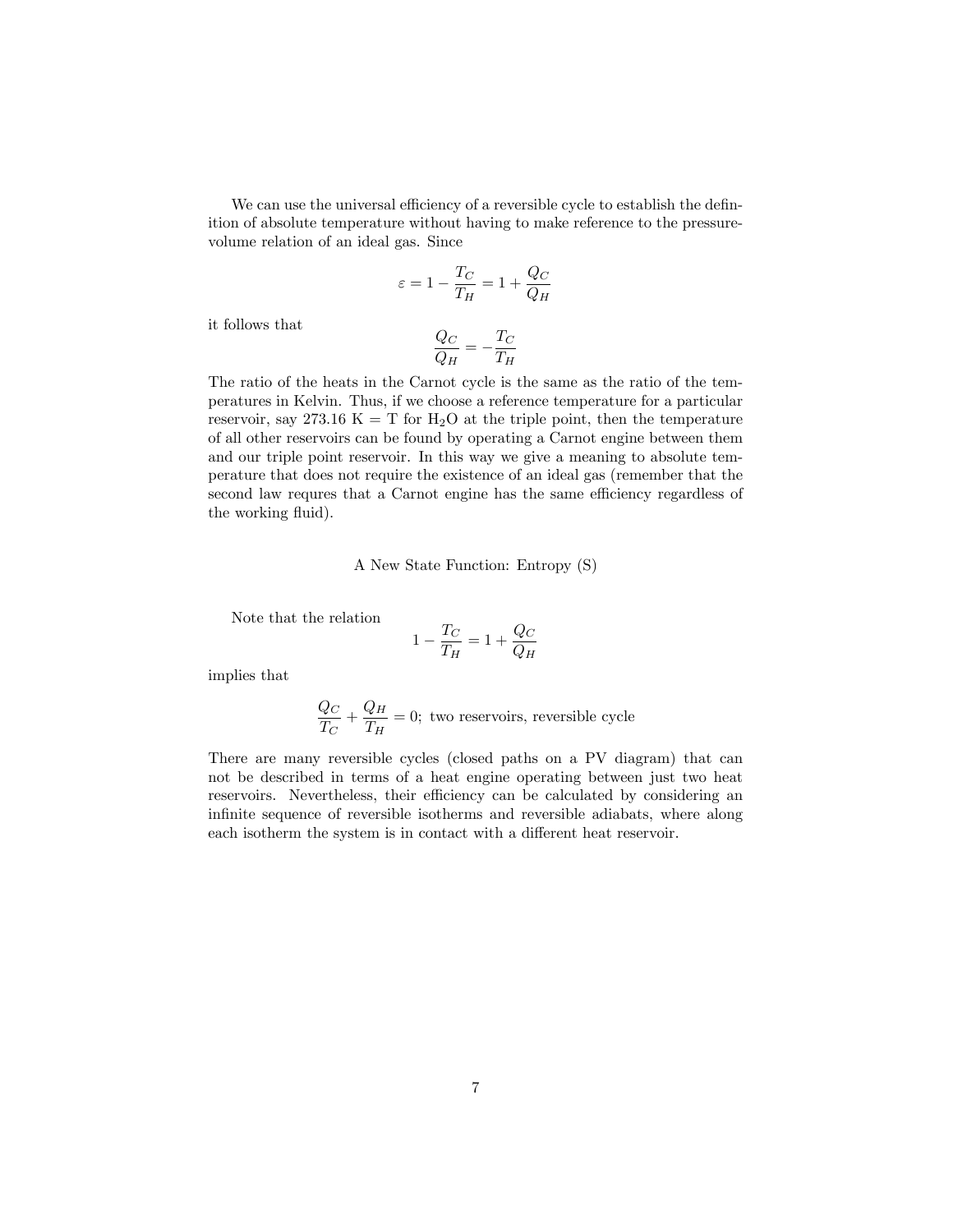path from Q a Seguence

To calculate the work, we would need to calculate the area inside the closed loop connecting  $A$  and  $B$  on the  $PV$  diagram. If we connect the sequence of isotherms and adiabats that follow the loop by an imaginary mesh of isotherms and adiabats which fill the area inside the loop, then we can describe the total work as the sum of the total work associated with an infinite number of Carnot engines, each connected between their respective reservoirs at  $T_{H_i}$  and  $T_{C_i}$ , each taking in an amount of heat  $\delta Q_{H_i}$  from the high temperature reservoir, and dumping heat  $\delta Q_{C_i}$  in the cold reservoir.

For each infinitesimal Carnot loop in the diagram, we can write

$$
\frac{\delta Q_{C_i}}{T_{C_i}} + \frac{\delta Q_{H_i}}{T_{H_i}} = 0
$$

If we were to sum over all loops, we would therefore have the sum of a lot of zeros,

$$
\sum_i \left(\frac{\delta Q_{C_i}}{T_{C_i}}+\frac{\delta Q_{H_i}}{T_{H_i}}\right)=0
$$

The interior paths for adjacent loops cancel out, leaving the result that the sum must be zero if we consider only the exterior paths;

$$
\sum_{i \text{ exterior}} \frac{\delta Q_i}{T_i} = 0.
$$